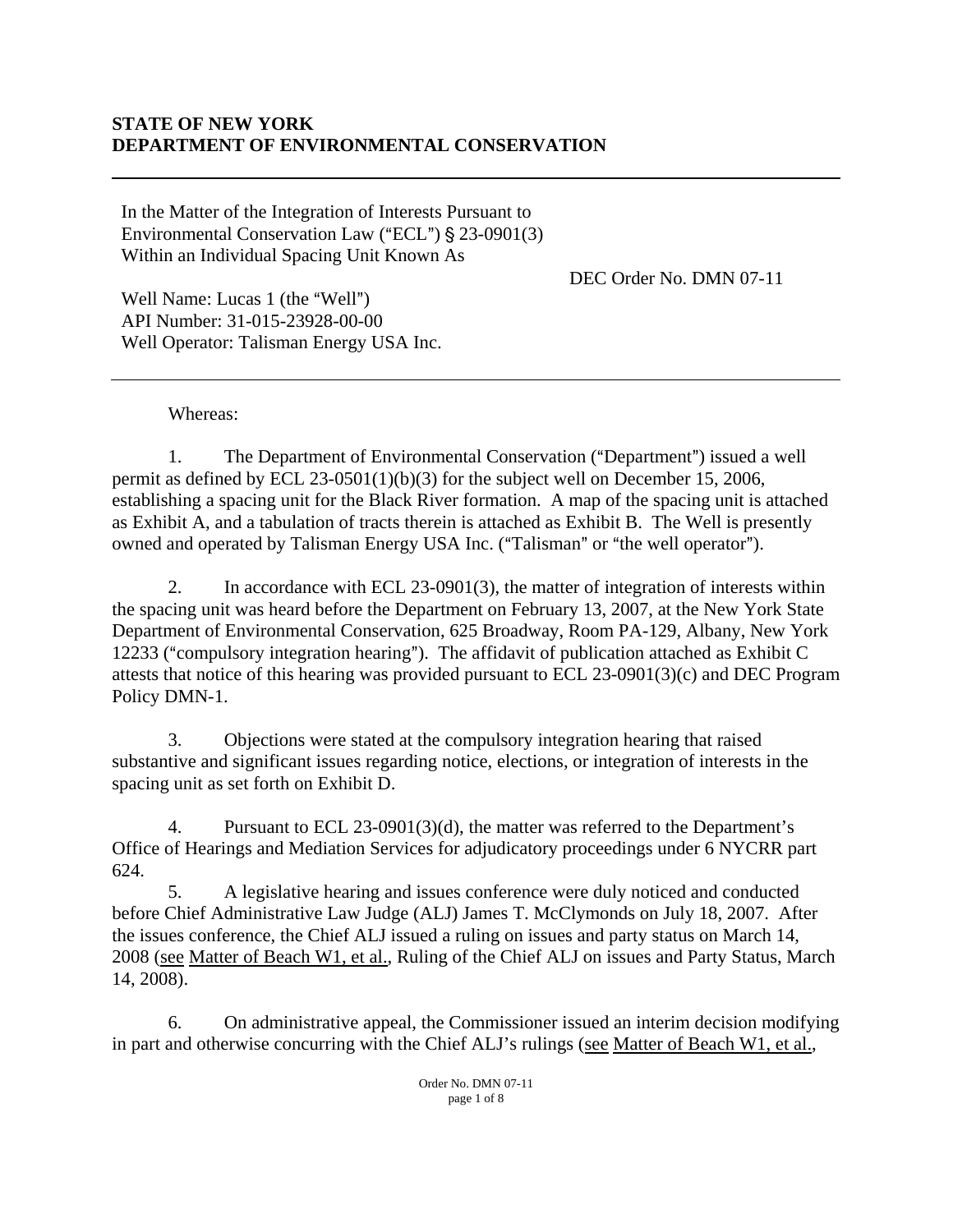Interim Decision of the Commissioner, Aug. 26, 2011). The Commissioner remanded the matter to the Chief ALJ for further proceedings consistent with the interim decision.

7. The issues on remand were resolved by the parties without the need for adjudication. Accordingly, this Order may be issued without further hearings.

## FINAL ORDER OF INTEGRATION:

NOW, THEREFORE, having found that due, proper and sufficient notice was given; that all substantive and significant issues have been resolved; and that compulsory integration of interests in the spacing unit as set forth on Exhibit D will serve to protect correlative rights and is necessary to carry out the policy provisions of ECL 23-0301, it is hereby ORDERED that:

I. The subject spacing unit is integrated pursuant to ECL 23-0901(3) with respect to the Black River formation and includes the whole or partial tracts listed on Exhibit B. All operations including, but not limited to, the commencement, drilling, or operation of a well or the existence of a shut-in well upon any portion of the spacing unit shall be deemed for all purposes the conduct of such operations upon each separately owned tract wholly or partially within the spacing unit, as listed on Exhibit B, by the owner or several owners thereof. That portion of production allocated to each tract in the spacing unit shall, when produced, be deemed for all purposes to have been produced from such tract by a well drilled thereon. A mineral interest owner's right to well data from the operator and access to the well site are subject to the following provisions:

 A. Integrated royalty owners, participating owners, and non-participating owners shall have access to well data pursuant to the time periods and confidentiality protections in ECL 23-0313.

 B. The operator shall provide each integrated participating and nonparticipating owner reasonable access to the well site. Site access provided by this Order shall not be exercised in a manner interfering with the well operator's conduct of an operation.

II. The well operator indicated in the caption on page 1 of this Order is the operator of the spacing unit.

III. The well operator shall file a copy of this Order, including the Exhibits thereto, in the office of the County Clerk in the county or counties where the spacing unit is wholly or partially located. The Order shall be filed against all tracts in the spacing unit. The well operator shall also file, in the same manner, any updates to Exhibit D which result after the date of this Order from ownership changes, tax map revisions or corrections, resolution of title disputes and/or other revisions to property and ownership descriptions, provided that the unit boundary as shown on Exhibit A has not changed. The well operator must provide a copy of any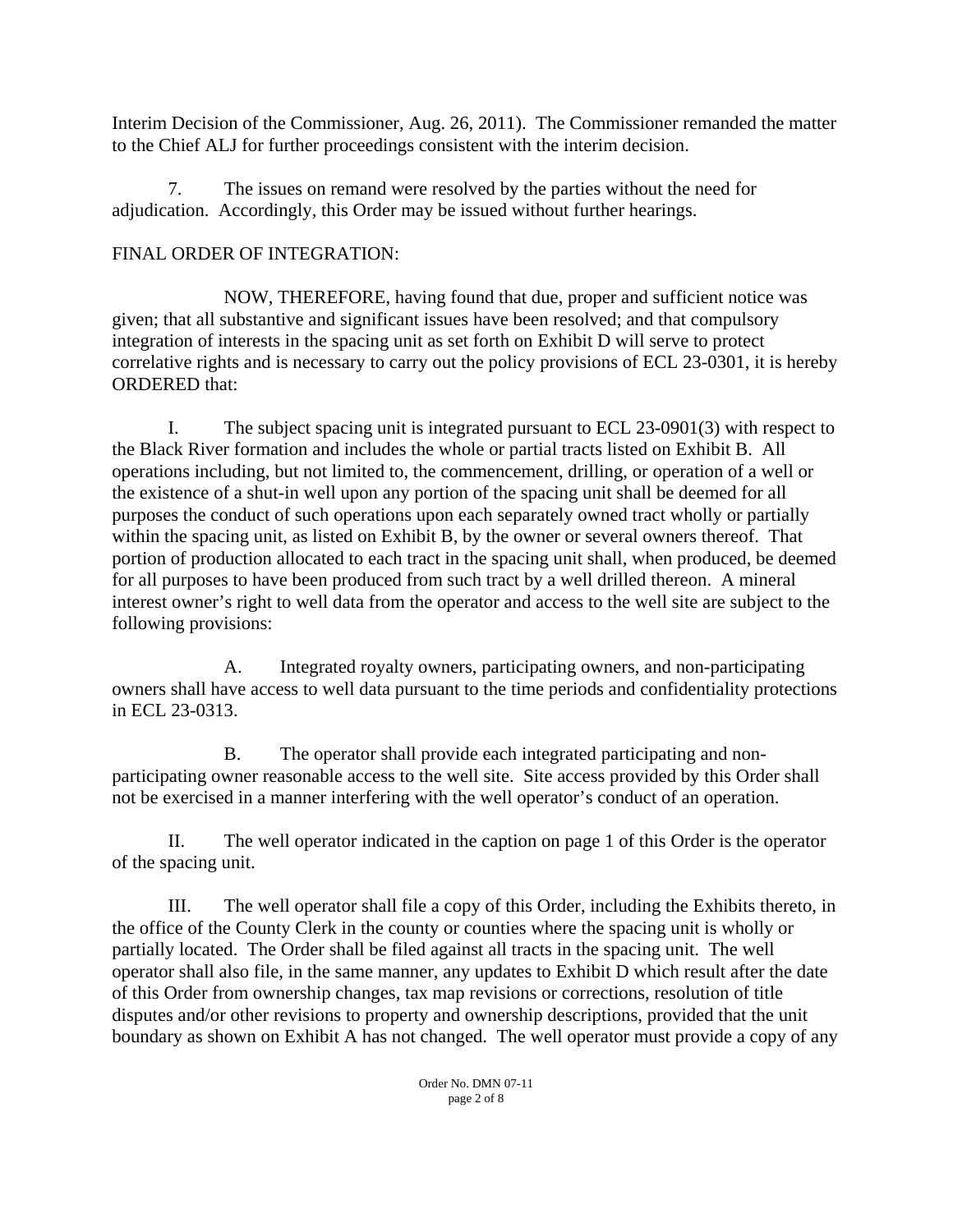such update to the Department, by certified mail, post-marked on the same date that such is filed in the office of the County Clerk. The updated Exhibit D shall be accepted and deemed incorporated into this Order; no further order of the Department shall be required.

IV. Tracts listed on Exhibit D are hereby integrated, on a non-surface entry basis, as set forth therein. Any person taking title by operation of law to any oil and gas interests listed on Exhibit D shall take such interests subject to the terms and conditions of this Order, and shall be subject to all liabilities and benefits associated therewith, unless such person, within sixty days of the taking of such interest, elects to be an integrated royalty owner, as defined at ECL 23-  $0901(3)(a)(3)$ , and notifies the well operator of such election.

V. The following provisions shall apply to all integrated participating owners and integrated non-participating owners in the spacing unit:

A. The owner shall be liable for its proportionate share of all costs and expenses, including taxes, and claims of third parties related to the well, operations thereon and in conjunction therewith, and shall be entitled to its proportionate share of all benefits therefrom. If an owner`s share of production is subject to a risk penalty as defined by ECL 23-  $0901(3)(a)(4)$ , the well operator shall establish a risk penalty account for such owner and all costs, expenses and benefits attributable to such owner shall be reflected in the penalty account;

B. The well operator shall hold any funds paid by the owner or recouped through the risk penalty attributable to the plugging and abandonment costs of the well, as estimated prior to the drilling of the well, in an interest bearing account until such funds are required and utilized for such purpose;

C. The owner shall be liable for and shall indemnify all other persons participating in the development of the well, whether participating owners, non-participating owners or otherwise, including the well operator, from and against all claims arising out of the owner`s non-payment of rentals, royalties and other payments or burdens on the oil and gas rights that such owner contributes to the spacing unit and from and against all claims associated with the loss or failure of title to the oil and gas rights the owner contributes to the spacing unit;

D. The well operator shall have a first lien on the production of the owner to pay any outstanding costs, expenses or claims and the well operator shall be entitled to withhold and retain for the purposes of set off any revenue or production owed or due to the owner under an order of integration. Nothing in this paragraph shall affect the well operator`s right to collect any outstanding amounts incurred nor the right of any fee owner of oil and gas interests to collect any amounts owed under the terms of any lease from such owner. The exercise of any remedy shall not preclude the well operator from seeking any other remedies available under the law;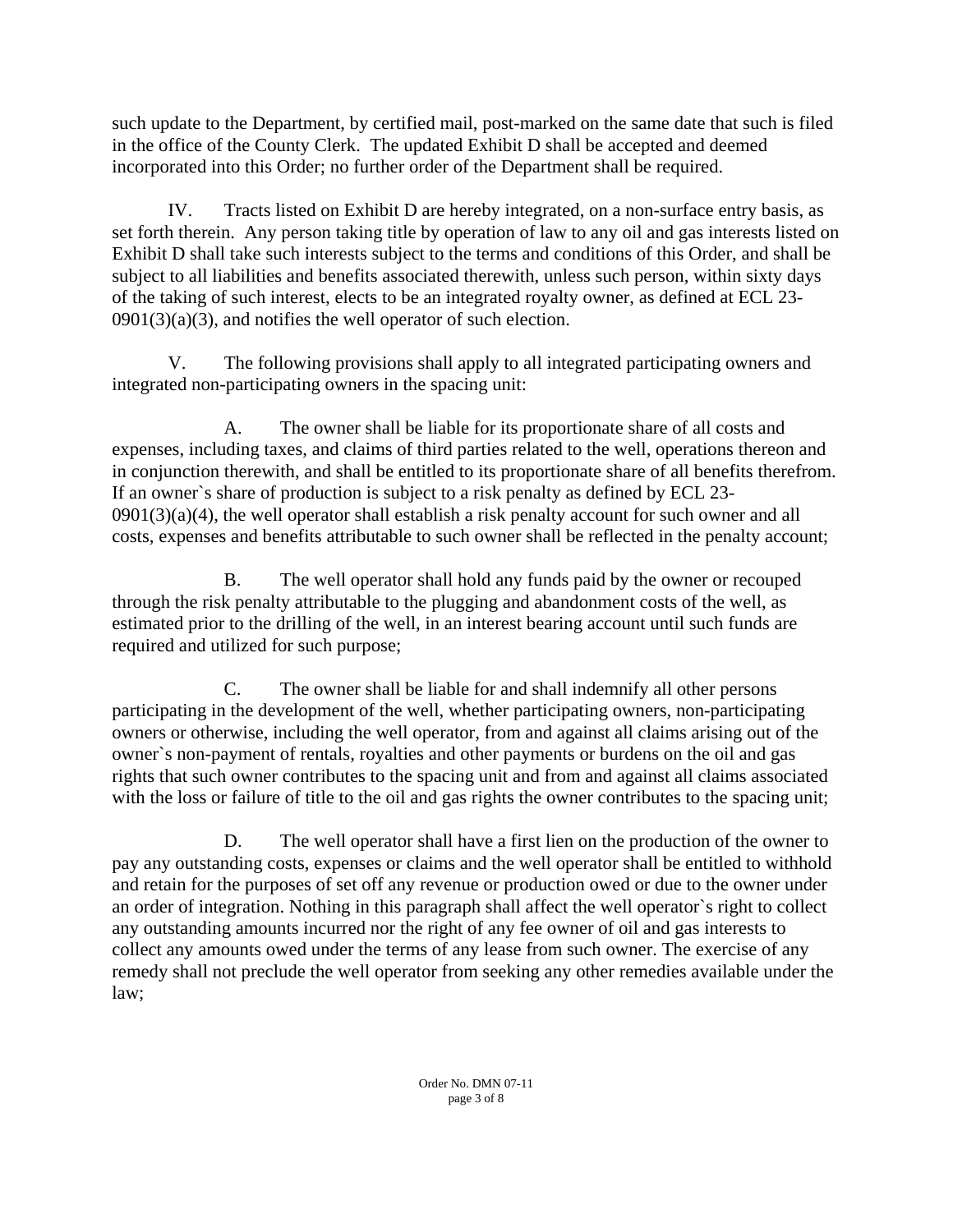E. Whether or not the owner is subject to a risk penalty, the well operator shall submit to the owner a written authority for expenditure of the estimated costs associated with the construction of any facilities not included in well costs beyond the surface equipment at the wellhead to the first point of interconnection with other facilities that commingle production from a group of wells that includes the well, including, but not limited to, pipe, compression, processing, treating, dehydrating or separating equipment, fixtures, related buildings and other equipment. The owner shall have thirty days to elect to participate and pay its proportionate share of such estimated cost, the failure of which shall be deemed to be an election by the owner not to participate. If the owner elects not to participate or is deemed to have elected not to participate, the well operator shall be entitled to retain for its own account all of the owner`s share of production from the well until the well operator has recouped from the net proceeds of the owner`s share of production the owner`s share of the actual costs of the facilities, plus a risk penalty of one hundred percent of such costs. Any such amounts shall be added to the risk penalty account for such owner;

F. If the owner is not subject to a risk penalty, the owner shall have the right to take its share of gas or oil production in kind and shall be responsible for its transportation and marketing arrangements downstream of the facilities constructed pursuant to paragraph E of this section. The owner`s election to take in kind must be conveyed to the well operator no later than fourteen days prior to first production from the well or upon seventy-five days written notice to well operator at any time following first production from the well subject to the expiration of any existing contracts;

G. If the owner is not subject to a risk penalty and does not take its share of gas or oil production in kind, the well operator shall market the owner`s share of production from the well ratably with its own share of production from the well for the account of the owner. The well operator shall pay the owner based on the price received by the well operator for production in the general area less (1) the owner`s proportionate share of all costs incurred by the well operator for transporting, treating, processing, or otherwise making the production, and (2) a marketing fee not to exceed five percent of the sales price of the production;

H. The well operator shall be entitled to propose and conduct a subsequent operation on a well, meaning any reworking, sidetracking, deepening, re-completing or plugging back of the well or the drilling of a lateral or an infill well in the formation for which the unit was created. Owners shall be provided with a written authorization for expenditure of the estimated costs of the subsequent operation. An owner shall not be entitled to participate in a subsequent operation as long as the owner is in a risk penalty phase. If a subsequent operation is proposed while an owner is in a risk penalty phase, the owner`s proportionate share of the actual cost of the subsequent operation plus two hundred percent of such actual costs shall be added to the risk penalty account for such owner. The owner not in a risk penalty phase shall have thirty days to elect and pay its proportionate share of the estimated costs, unless a drilling rig is on location, in which event notice of a subsequent operation may be given by telephone and the owner shall have forty-eight hours, exclusive of Saturday, Sunday and legal holidays, to make an

> Order No. DMN 07-11 page 4 of 8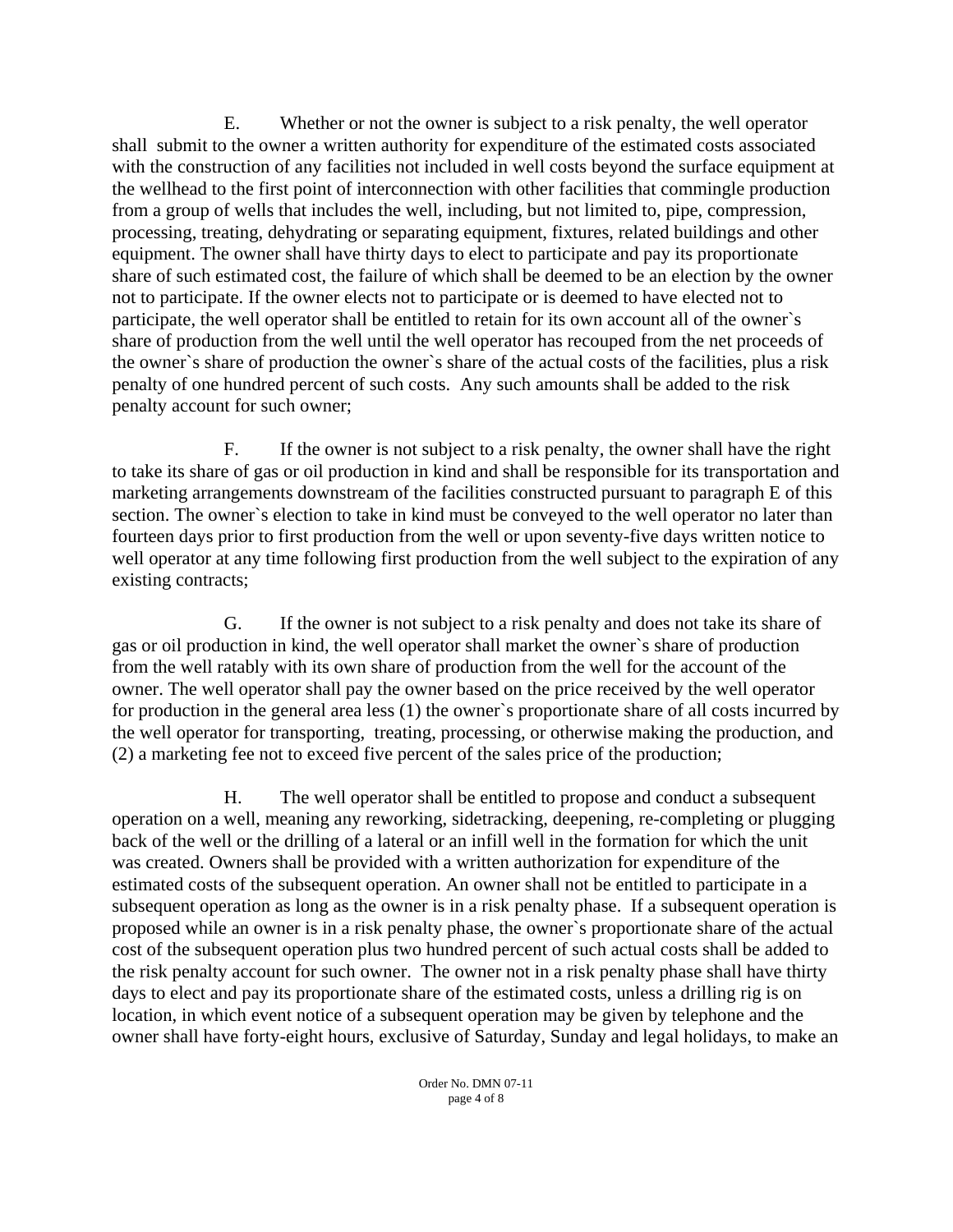election and thirty days to pay the owner`s proportionate share of costs. The failure of any such owner to elect and pay in a timely manner shall be deemed an election by the owner not to participate in the subsequent operation. If such owner elects or is deemed to have elected not to participate in the subsequent operation, the well operator shall be entitled to retain all of the owner`s proportionate share of production from the well until the well operator has recouped the proportionate share of the actual costs of the subsequent operation attributable to such owner, plus two hundred percent of such actual costs; and

I. The well operator, on behalf of the owner, shall be entitled to conduct all acts associated with the well and necessary facilities related thereto, including without limitation: conducting title examination and curative work on the tracts included in the spacing unit; arranging for contract services or employees of the well operator, at the customary salaries, wages and benefits of such employees, to oversee the operation and maintenance of the well and the facilities in the production unit associated with the well; arranging for and maintaining required financial security for well bonds and insurance; discharging litigation, claims of third parties and disputing tax assessments; developing and implementing emergency responses and dealing with catastrophic events; and arranging for the storage, transporting and disposal of produced water, by-products or refuse associated with production and maintenance facilities.

VI. The following additional provisions shall apply to the well operator:

A. The well operator shall hold any funds paid by integrated participating owners for estimated well costs in an interest bearing account until such funds are required and utilized to pay actual well costs. Accrued interest shall be applied to each participating owner's share of additional costs, or refunded pursuant to Paragraph C of this Section.

 B. Within ninety days of the date of this Order, the well operator shall provide integrated participating and non-participating owners with an itemized statement (calculated as of the date of this Order) of actual well costs incurred, the amount held in escrow for plugging, abandonment and reclamation, and actual well production, including actual well revenue.

C. No later than the date of the statement required by Paragraph B of this Section, the well operator shall refund to the integrated participating owners any amount paid by the integrated participating owners or withheld from the owners' share of production which, as of the statement date, exceeds the total of actual well costs incurred plus any estimated plugging, abandonment and reclamation costs, which may be held in escrow pursuant to Paragraph B of Section V of this Order. If the statement shows that well production exceeds actual well costs incurred plus any estimated plugging, abandonment and reclamation costs, the well operator shall also pay (no later than the date of the statement required by Paragraph B of this Section) the owners their proportionate share of well production as provided for in Section V, Paragraph G of this Order. If the statement shows that actual well costs and the amount held in escrow for plugging, abandonment and reclamation exceed the estimated well costs paid by the integrated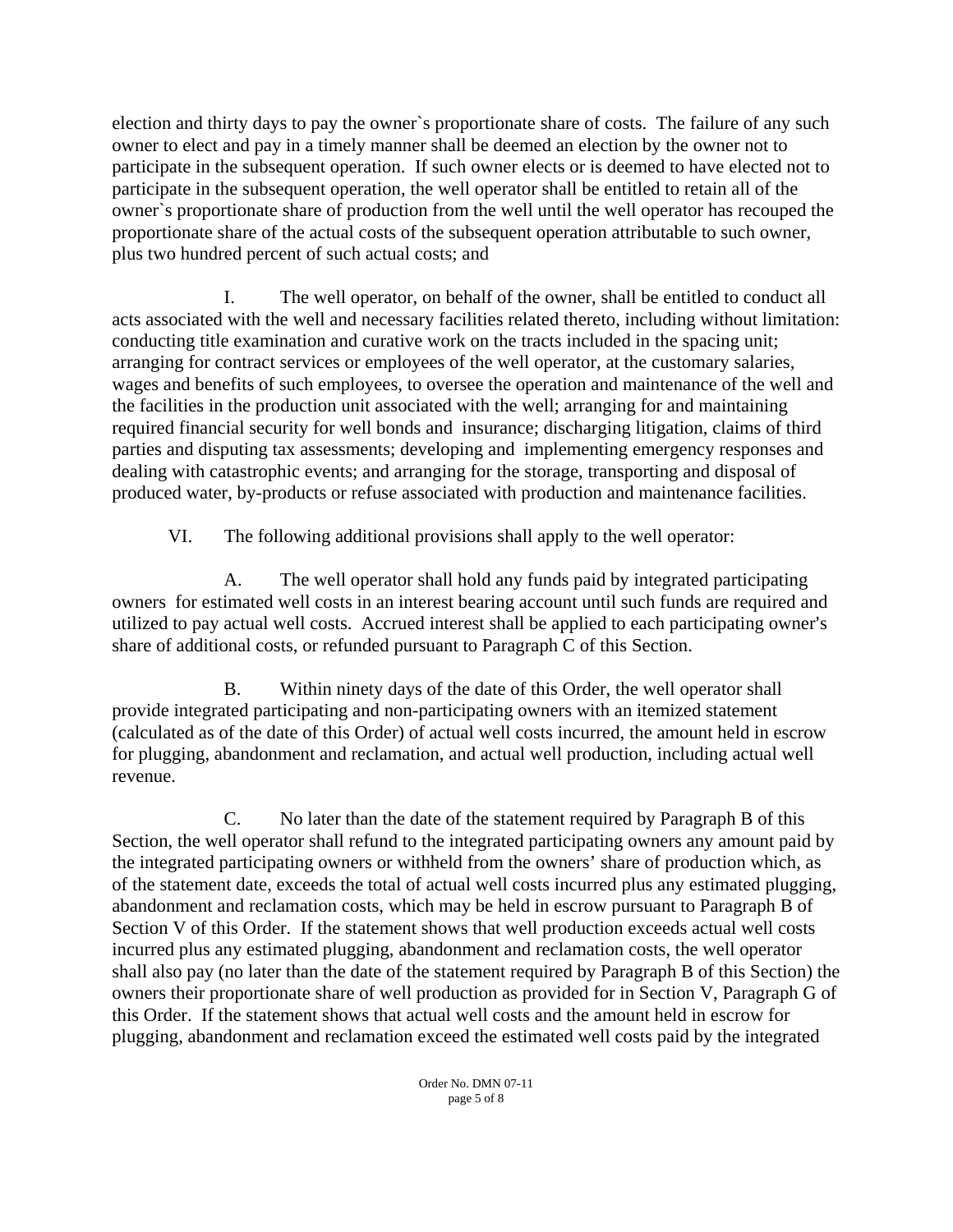participating owner and the owner's proportionate share of well production, the owner shall pay to the well operator the owner's proportionate share of the additional well costs within 30 days of the date of the statement.

D. If recoupment as provided for in ECL 23-0901(3)(a)(1) has occurred prior to the date of this order, the well operator will compensate non-participating owners for their proportionate share of production, if any, including royalties, if applicable, minus their proportionate share of costs, which occurred after recoupment. Compensation shall be by cash or certified check no later than 90 days after issuance of this order, and shall be accompanied by an accounting of production proceeds received to date.

E. Regardless of whether recoupment has occurred, the well operator must, no later than 90 days after issuance of this order, release any applicable royalties held in escrow pursuant to any previous Stipulation, including royalties due to the well operator's lessors, integrated royalty owners and integrated non-participating owners of leased tracts. The well operator is authorized to release to itself any excess royalties held in escrow pursuant to any previous stipulation.

VII. The well operator may charge participating and non-participating owners a customary fixed rate for supervision of ongoing operations. Supervision includes the following:

A. Wages, benefits and expenses of field personnel directly employed in well operations or while in transit to or from the well, and

B. Transportation of company labor, contract personnel and material necessary for well operations, subject to standard industry limitations on transportation as set forth in Section III.4 of the Council of Petroleum Accountants Societies (COPAS) - 1995 Accounting Procedure, Joint Operations.

VIII. Written communications required by this Order shall be transmitted by United States Postal Service, private courier service or hand-delivered as follows.

A. Communication from integrated owners, the well operator and other interested persons to the Department shall be made to:

> Director, Bureau of Oil and Gas Permitting and Management New York State Department of Environmental Conservation Division of Mineral Resources 625 Broadway, 3rd Floor Albany, NY 12233-6500 Phone: (518) 402-8056